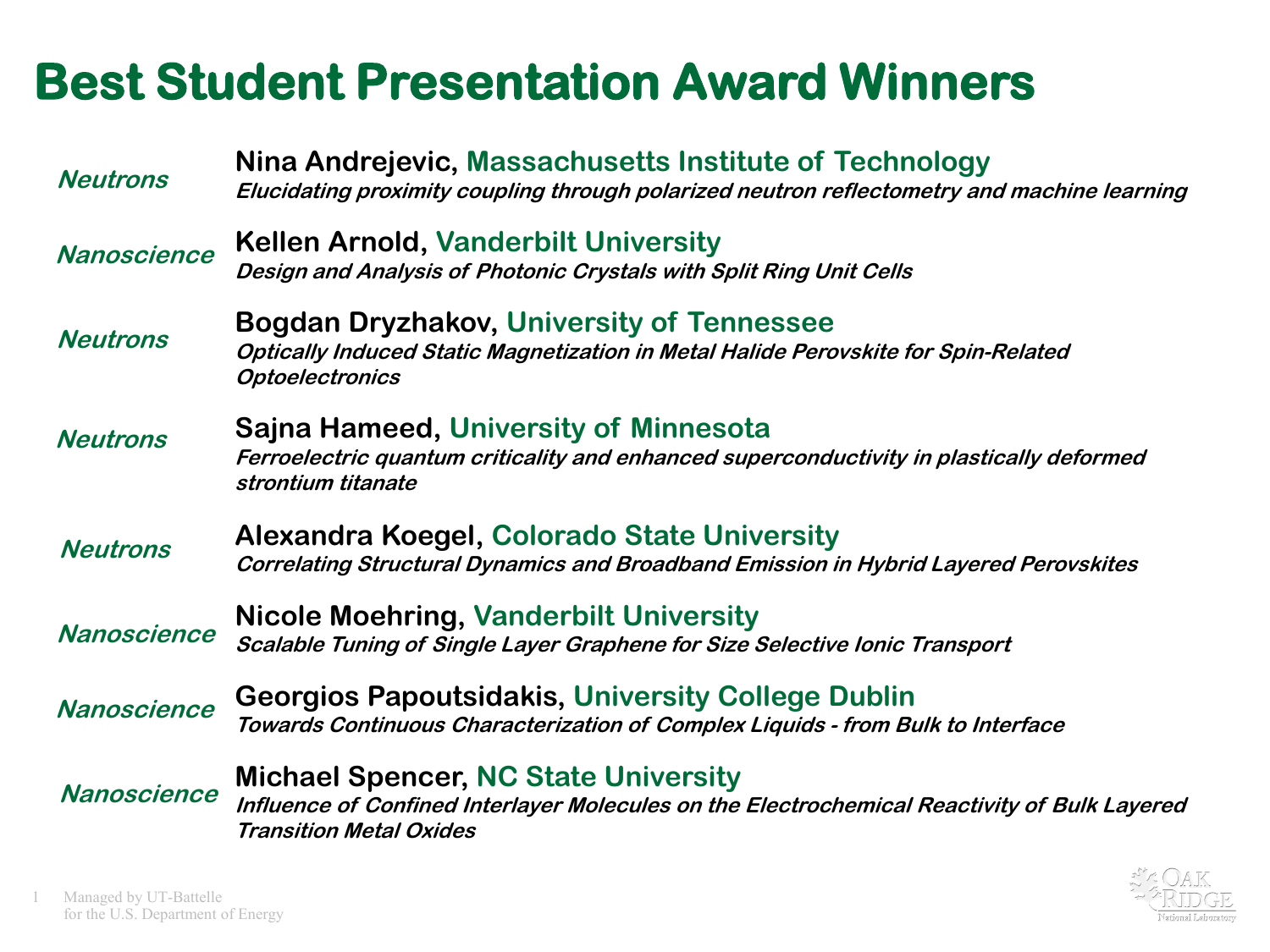# **Outstanding CNMS Staff Member Award**

**Intention: show appreciation from users for the expertise and assistance of CNMS Staff**

## **Judging process:**

- **Achievement and Performance: important and significant research contributions; strong commitment to CNMS's mission and core values**
- **User Service and Interactions: positive, effective, and respectful work with others, foster collaboration with CNMS user community**
- **Support and Initiative: initiative to enhance processes/systems; expands responsibilities and improves quality of CNMS's operation**

## **A subcommittee of the CNMS UEC judged nominees.**

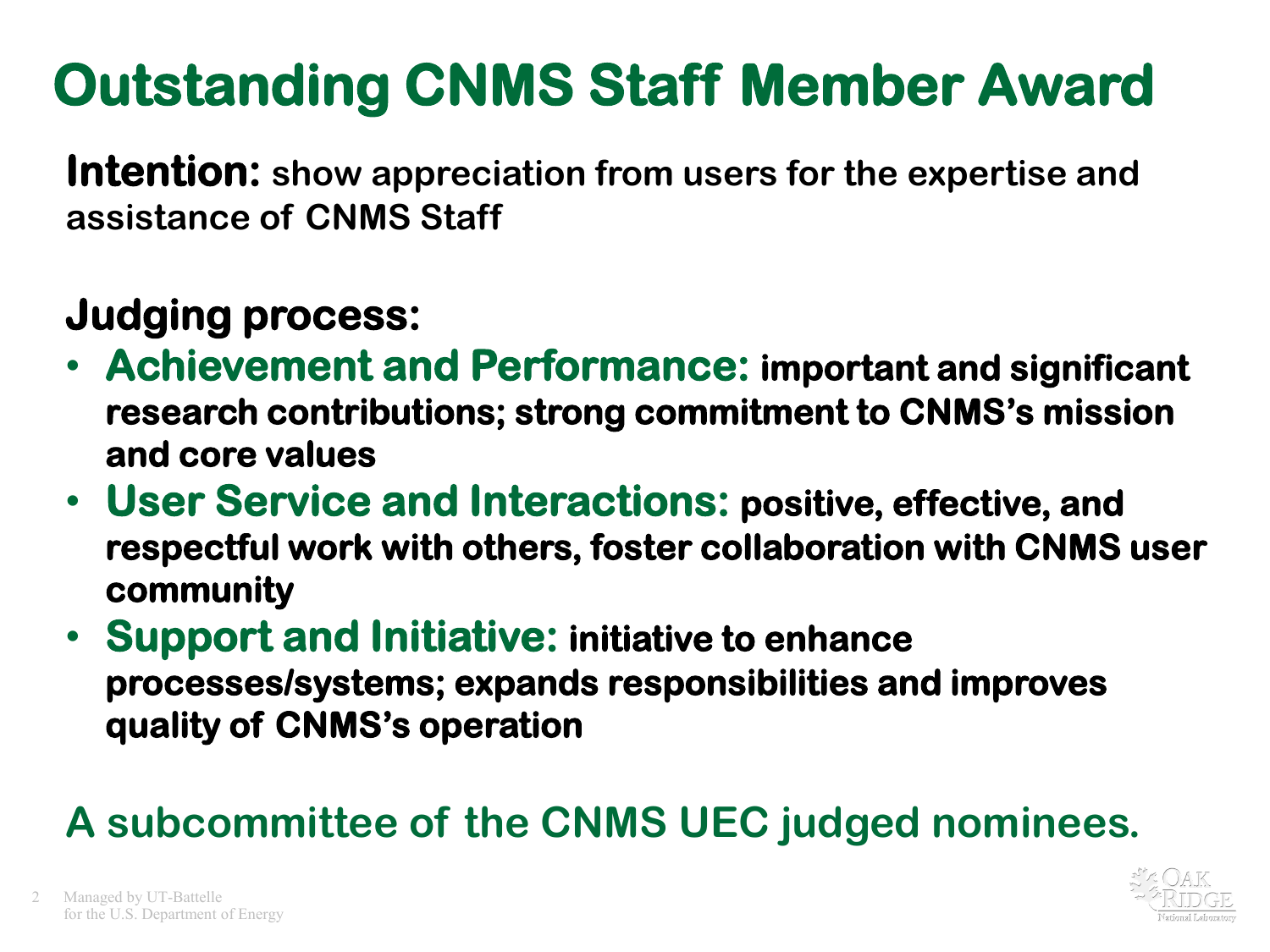# **Outstanding CNMS Staff Member Award**



## **Jonathan Poplawsky**

**Congratulations!!** Jon has been very helpful with performing the atom probe tomography (APT) experiments. He explained the theories of APT and how to analyze the datasets very carefully…

> …very knowledgeable and extremely helpful and courteous…

…(i) guided us immensely on how to best make the APT samples (ii) ran our APT experiments and (iii) he is continuing to provide support for a proper analysis of the data. Jon's scientific support is instrumental to the success of our experiments….

…provided exceptional effort in support for our research. While the CNMS User system has greatly advanced our research by granting us access to the ORNL atom probe tomography (APT) system that Jonathan maintains, it is Jonathan's tireless dedication and devotion to the goals of our project that has yielded such important insights…

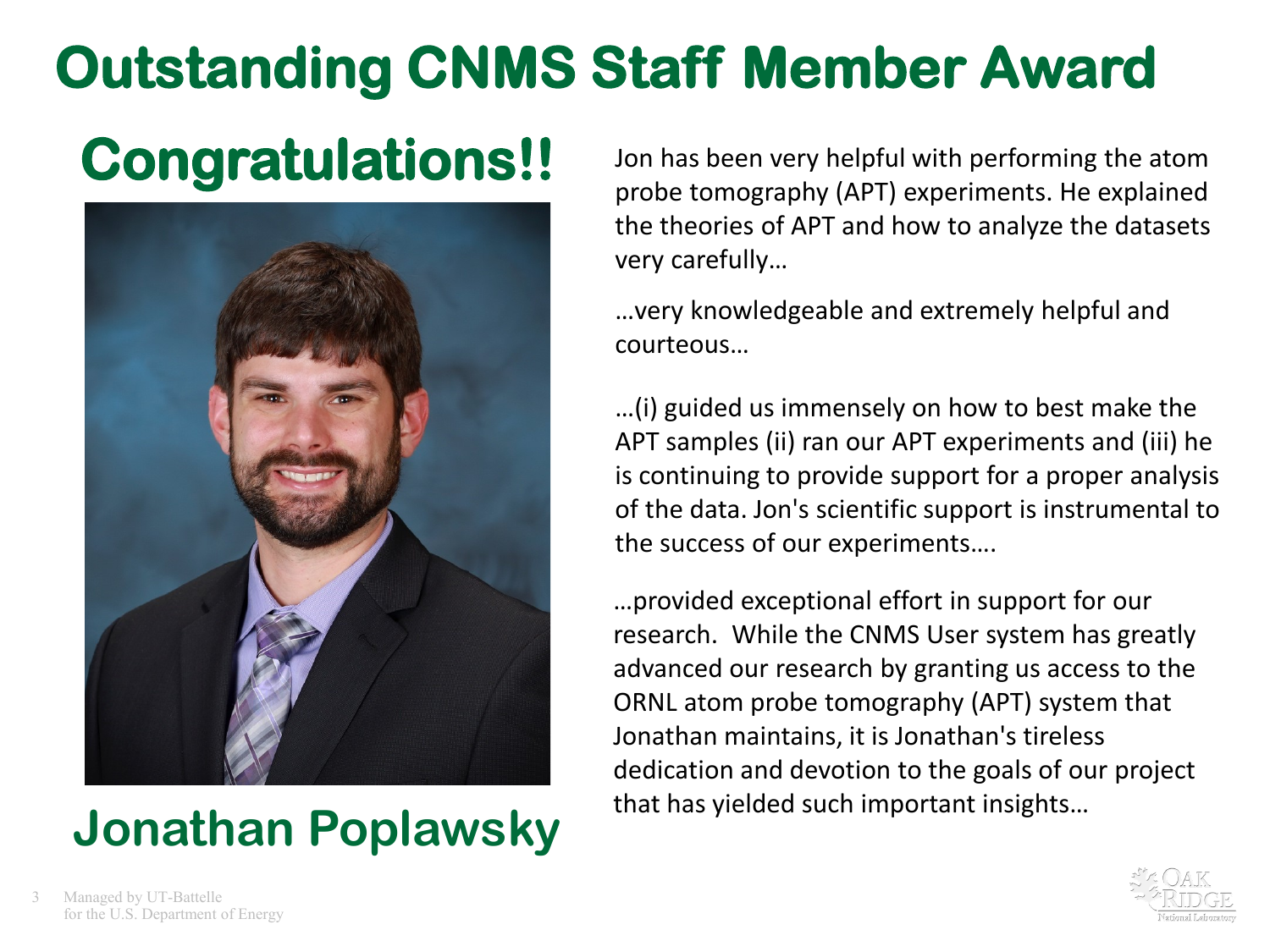### How much does the CNMS facilitate the productivity of your research activities?

Answered: 66 Skipped: 0 (no label) 0% 40% 50% 70% 80% 10% 20% 30% 60% 90% 100% (no label) (no label) (no label) None at all A great deal

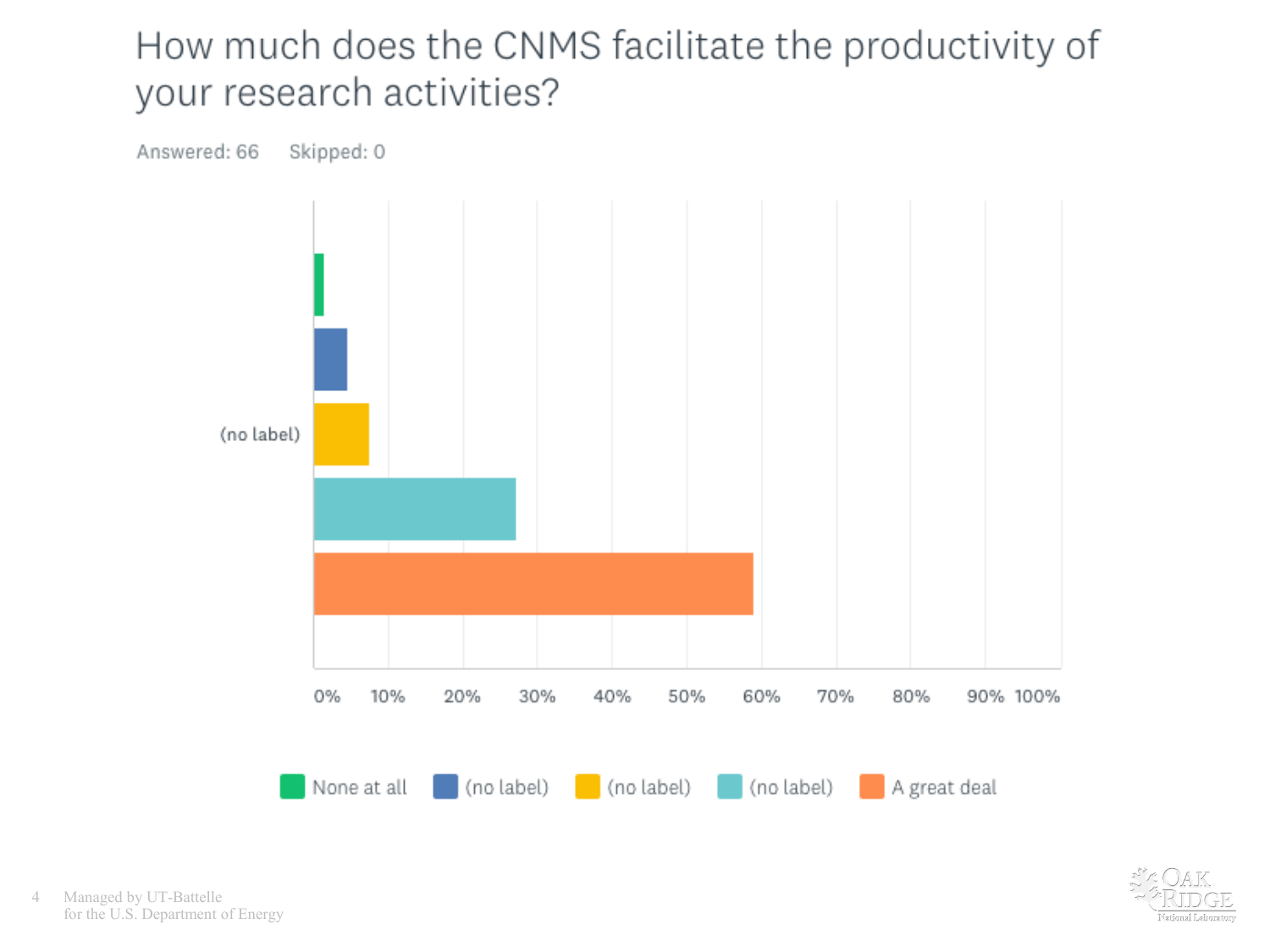## How difficult do you find it to submit and be awarded User proposals?



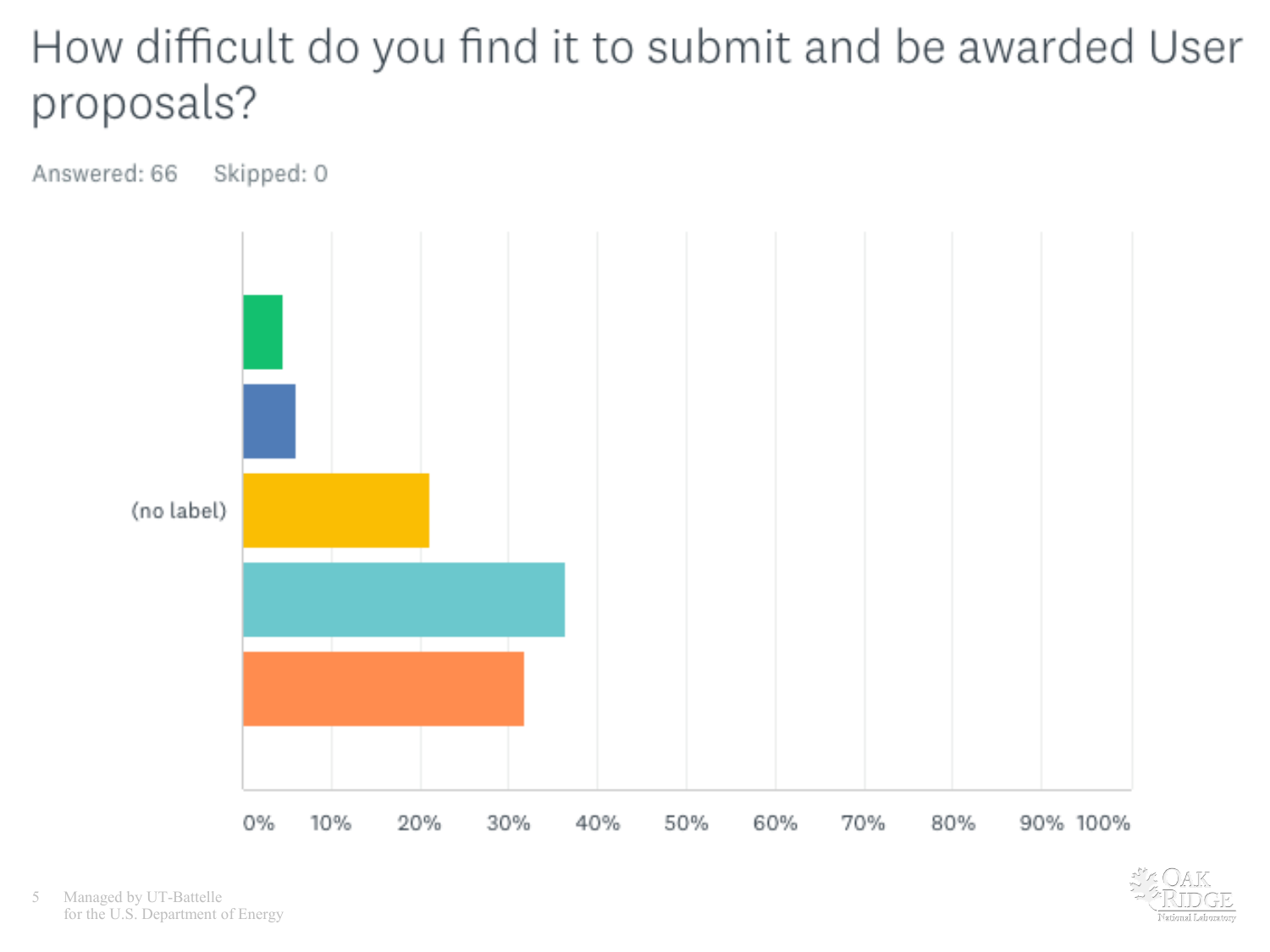## How easy do you find the proposal submission process?

Answered: 66 Skipped: 0



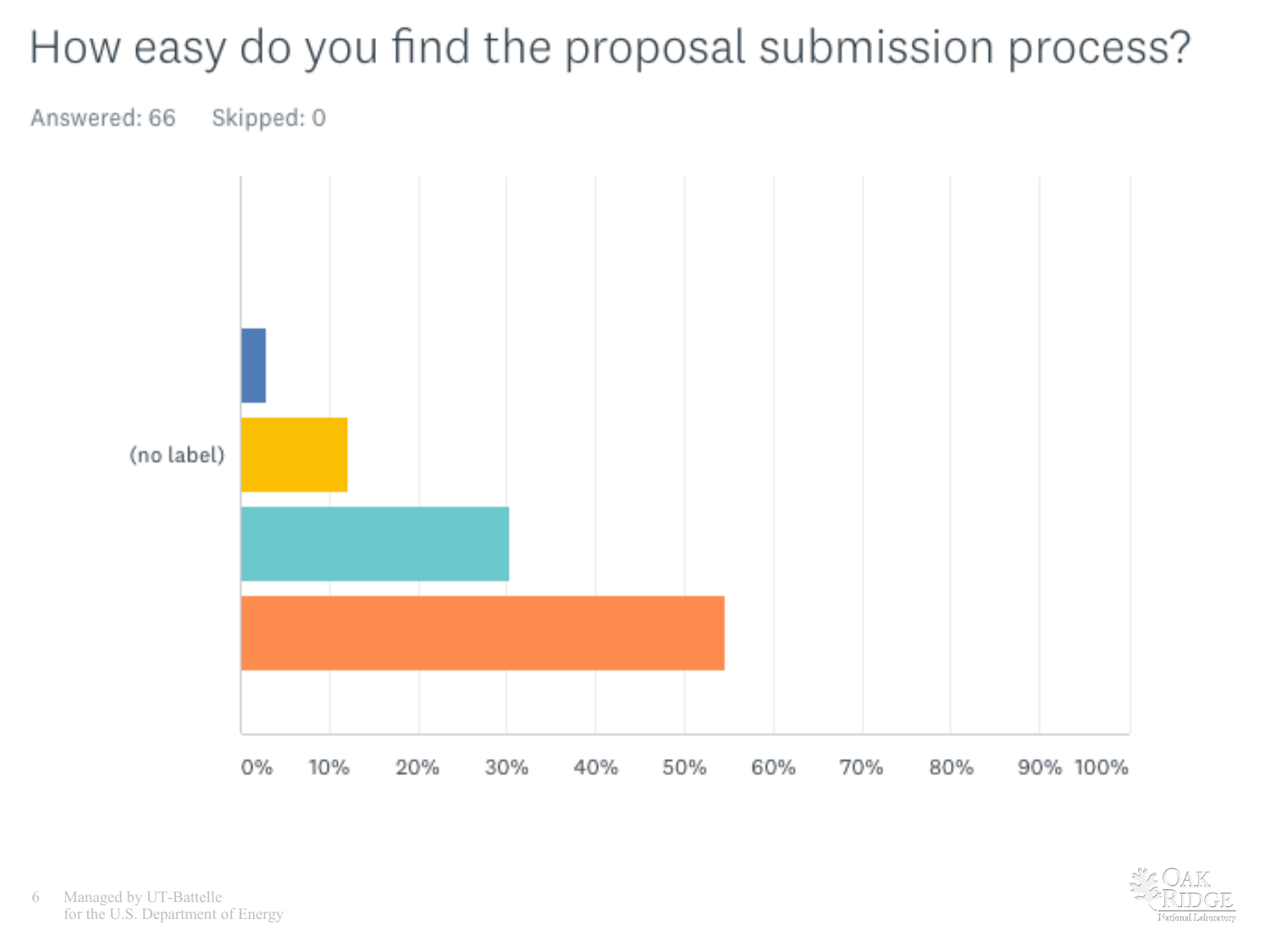## Do you feel well versed in the facilities available at CNMS?

Answered: 66 Skipped: 0



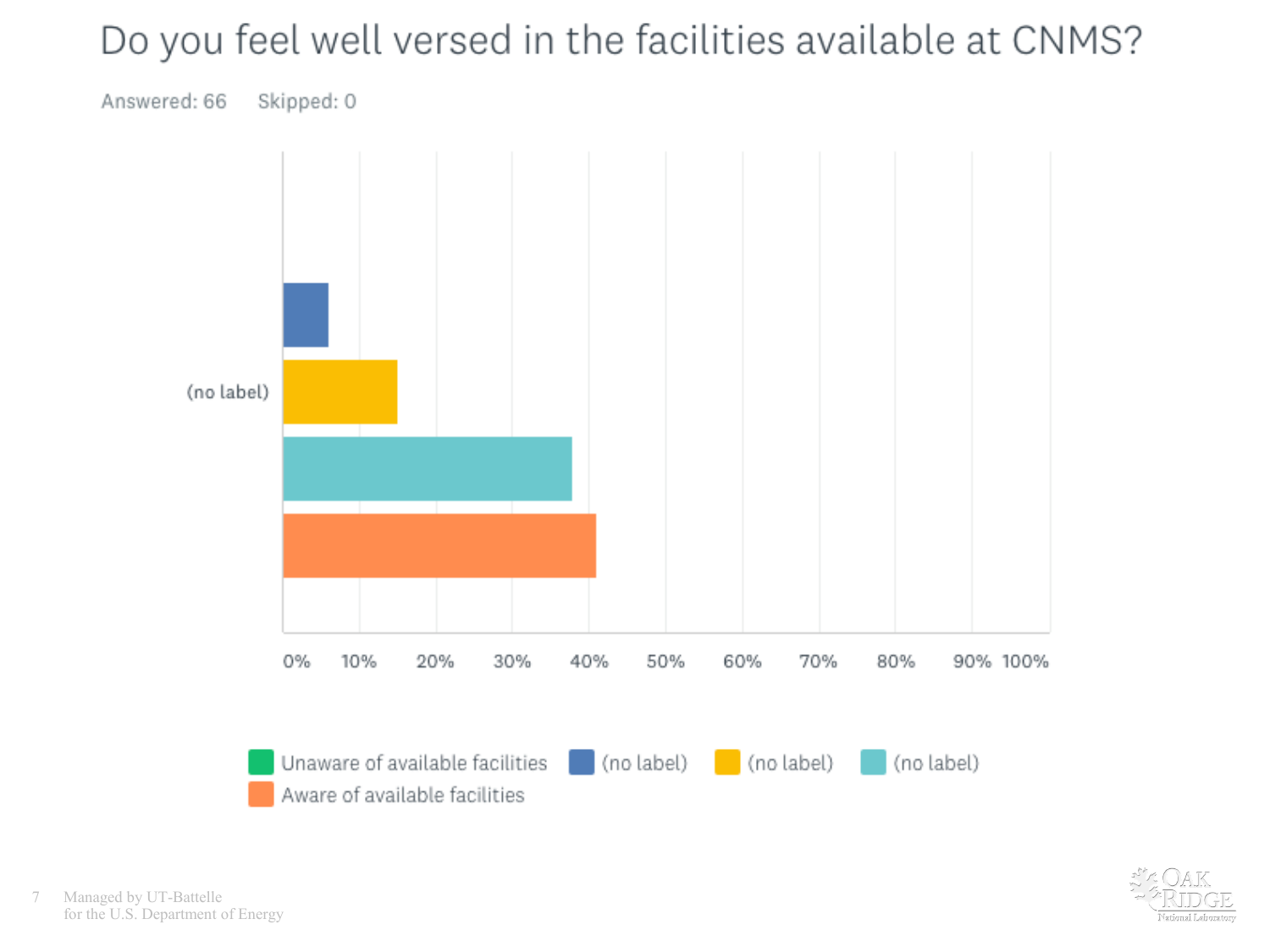## Do you find it easy to build new collaborations with CNMS staff?





8 Managed by UT-Battelle for the U.S. Department of Energy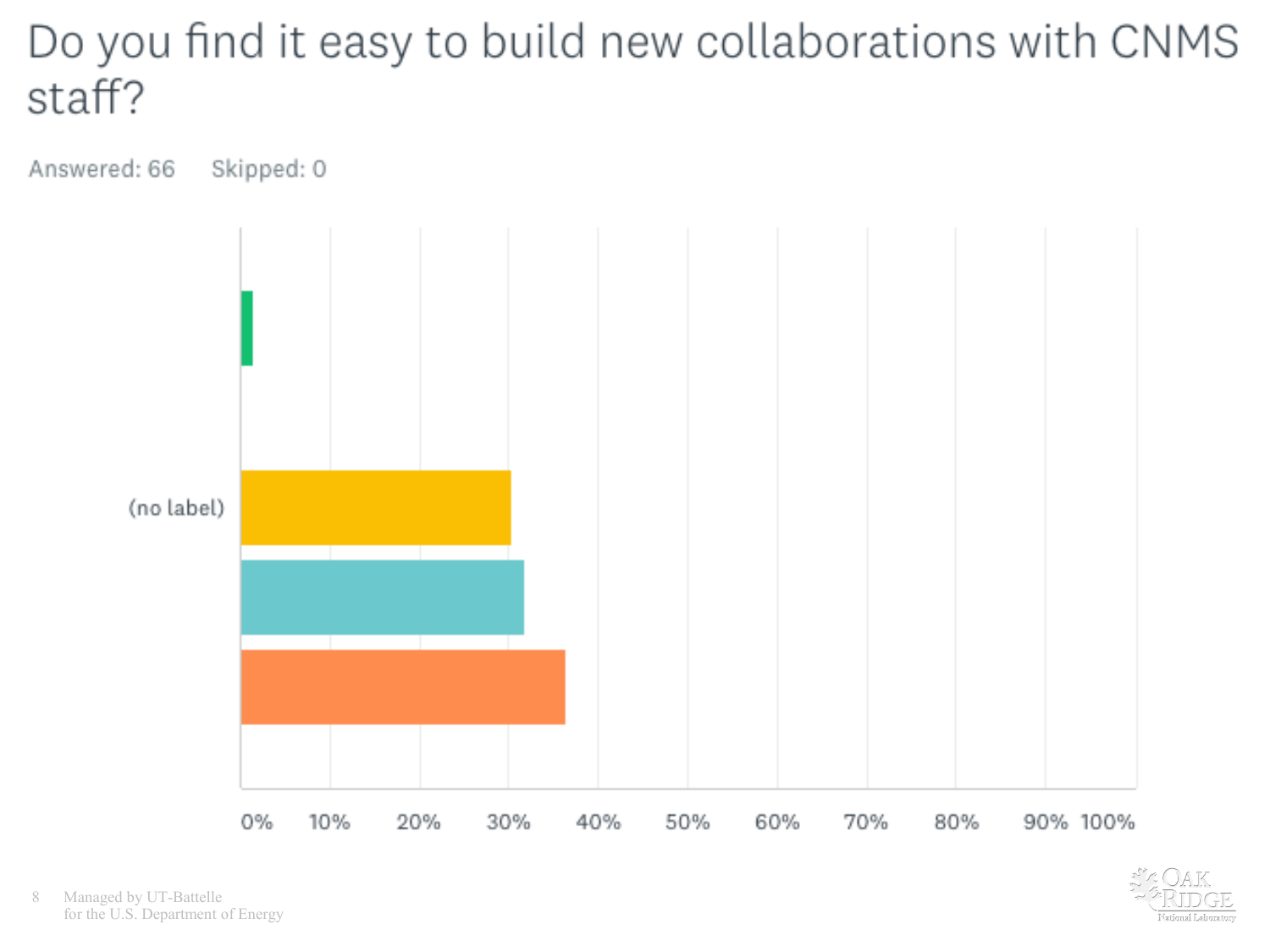#### What resources do you find most valuable as a CNMS user? Rank in order of most important to least important.

Answered: 65 Skipped: 1

Expertise of staff Access to unique... Resources for scientific d... Resources for scientific d... Other  $10$  $\circ$  $\mathbf{1}$  $\,2\,$ 3  $\overline{4}$ 5 6  $7\phantom{.0}$ 8 9

|                                                      | 1            | $\overline{2}$ | 3            | 4            | 5            | <b>TOTAL</b> | <b>SCORE</b> |
|------------------------------------------------------|--------------|----------------|--------------|--------------|--------------|--------------|--------------|
| Expertise of<br>staff                                | 45.00%<br>27 | 38.33%<br>23   | 3.33%<br>2   | 10.00%<br>6  | 3.33%<br>2   | 60           | 4.12         |
| Access to<br>unique<br>scientific<br>instrumentation | 35.00%<br>21 | 40.00%<br>24   | 6.67%<br>4   | 3.33%<br>2   | 15.00%<br>9  | 60           | 3.77         |
| Resources for<br>scientific data<br>analysis         | 5.17%<br>3   | 8.62%<br>5     | 70.69%<br>41 | 12.07%<br>7  | 3.45%<br>2   | 58           | 3.00         |
| Resources for<br>scientific data<br>management       | 5.00%<br>3   | 8.33%<br>5     | 11.67%       | 63.33%<br>38 | 11.67%<br>7  | 60           | 2.32         |
| Other                                                | 9.68%<br>3   | 3.23%          | 12.90%<br>4  | 12.90%<br>4  | 61.29%<br>19 | 31           | 1.87         |